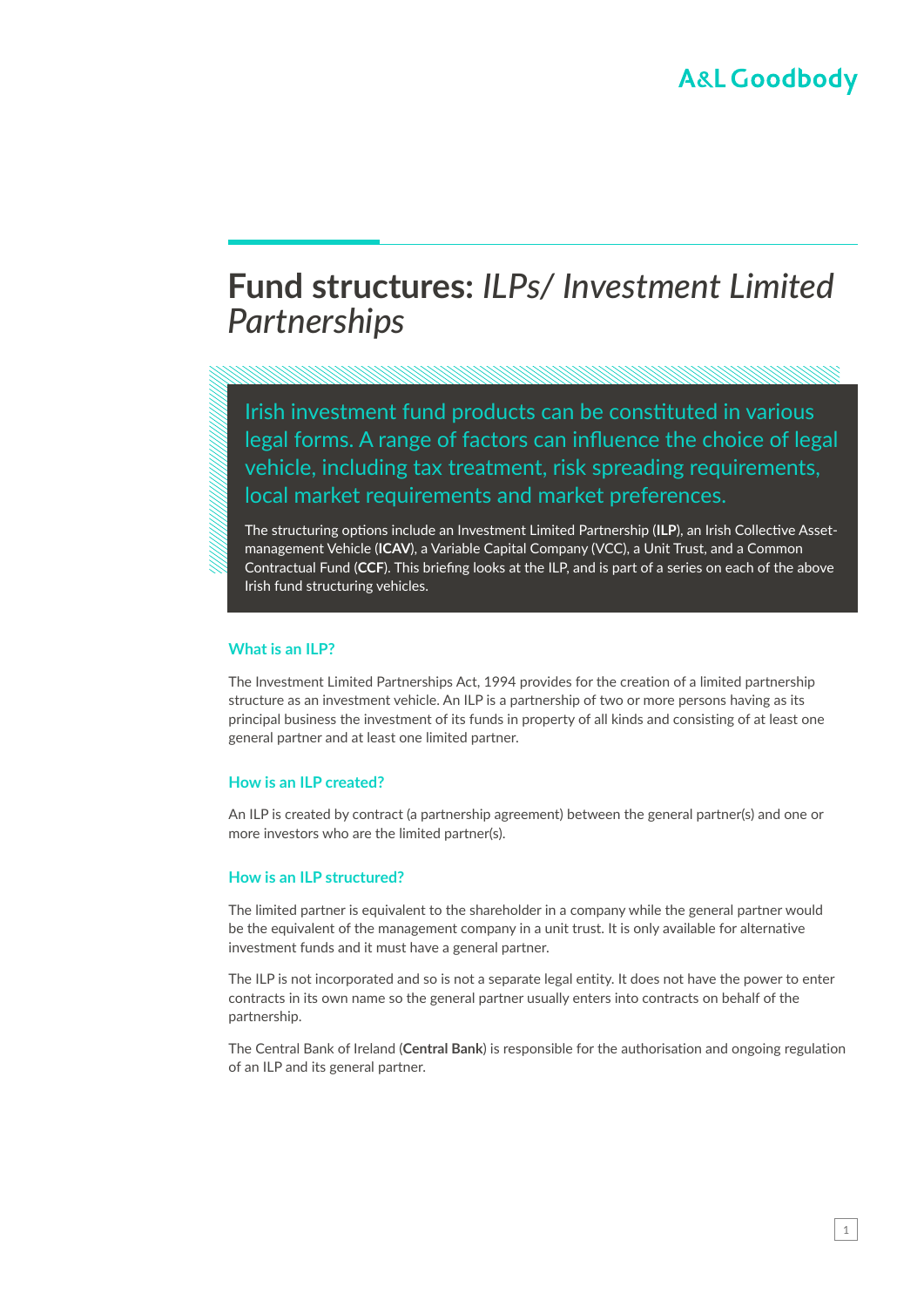# **A&L Goodbody**

## **ILP/ Investment Limited Partnership**



### **Regulatory regimes**

An ILP may be authorised as an Alternative Investment Fund (**AIF**) in one of two categories:

- A Retail Investor AIF (**RIAIF**) which may be marketed to retail investors.
- A Qualifying Investor AIF (**QIAIF**) which may be marketed to Qualifying Investors.

Both RIAIFs and QIAIFs are subject to the AIFMD regime (which includes the Central Bank of Ireland's AIF Rulebook) and the provisions of the Investment Limited Partnership Act, 1994.

An ILP is not a suitable vehicle for a UCITS.

## **Liquidity**

ILPs may be closed ended or open ended.

### **Umbrella/ Single fund/ Segregated Liability between sub-funds**

Currently, ILPs may only be single funds. However, the ILP legislation is being updated so that ILPs may soon be established as umbrella funds with segregated liability between sub-funds (see below).

## **What do investors hold?**

All of the assets and liabilities belong jointly to the individual partners in the proportions agreed in the partnership agreement.

Similarly, the profits are owned by the partners.

### **Main advantages**

- ILPs are very popular collective investment vehicles globally and are used to invest in a broad range of asset classes across the alternative investments space.
- ILPs are particularly suited for private equity, real estate and infrastructure investment vehicles where the investment tends to be of a longer term nature with capital often drawn down over a period of years.
- The main attraction of an ILP is that the ILP does not have an independent legal existence in the way that a company does. All of the assets and liabilities belong jointly to the individual partners. Similarly the profits are owned by the partners.
- As a tax transparent vehicle the ILP structure is particularly suitable as an investment vehicle for investment in US securities with US advisers. They are also frequently used in the UK.
- An ILP is transparent for Irish tax purposes such that the income and gains of an ILP are treated as accruing directly to each partner of the ILP in proportion to the value of the interests beneficially owned by the partner.

#### Points to note

The Investment Limited Partnerships (Amendment) Bill 2020 (2020 Bill) is expected to be enacted soon. It will substantially overhaul the Investment Limited Partnership Act 1994. This will bring welcome changes that will help make Ireland an attractive location for the setting up of regulated ILPs. The